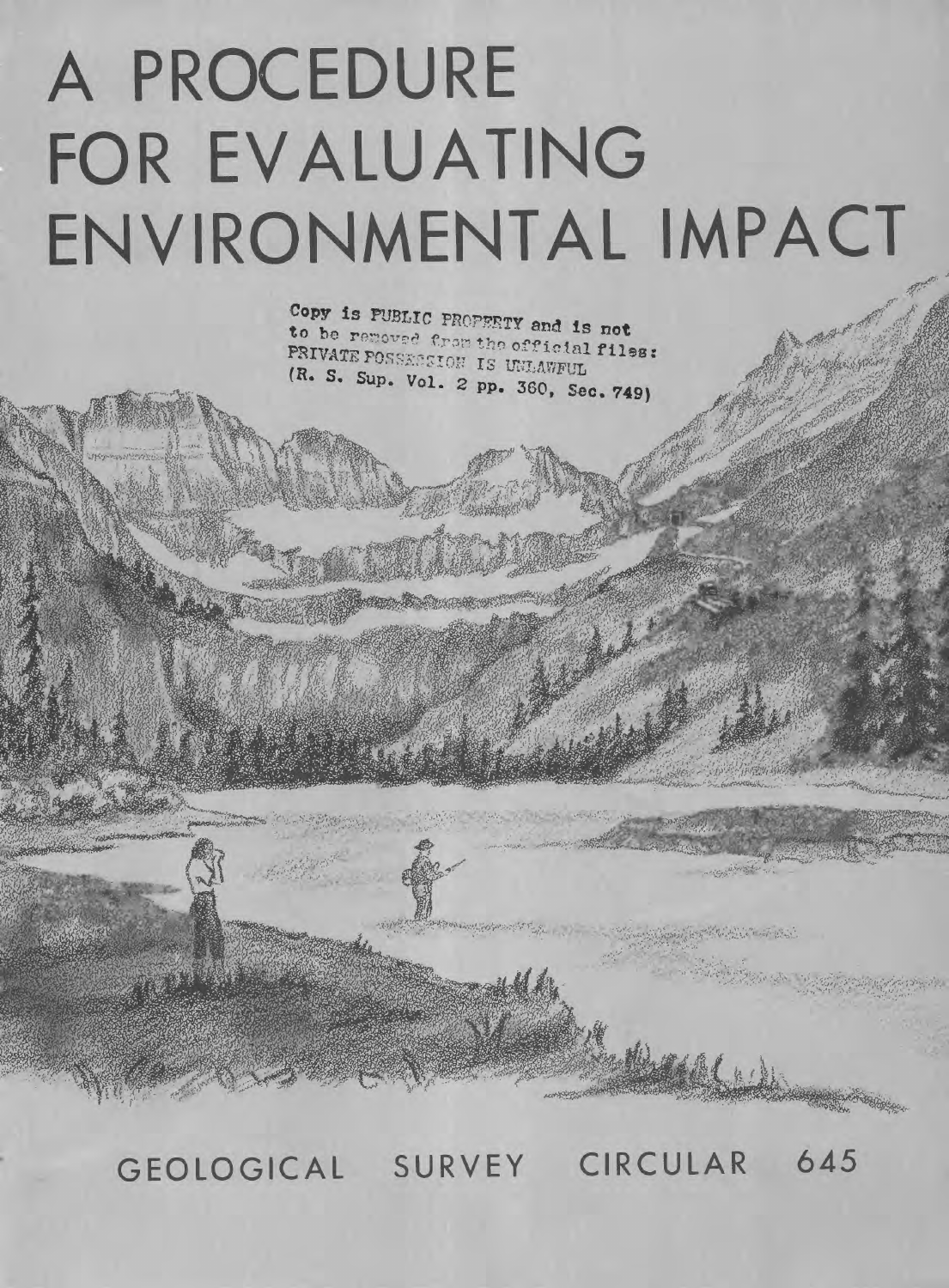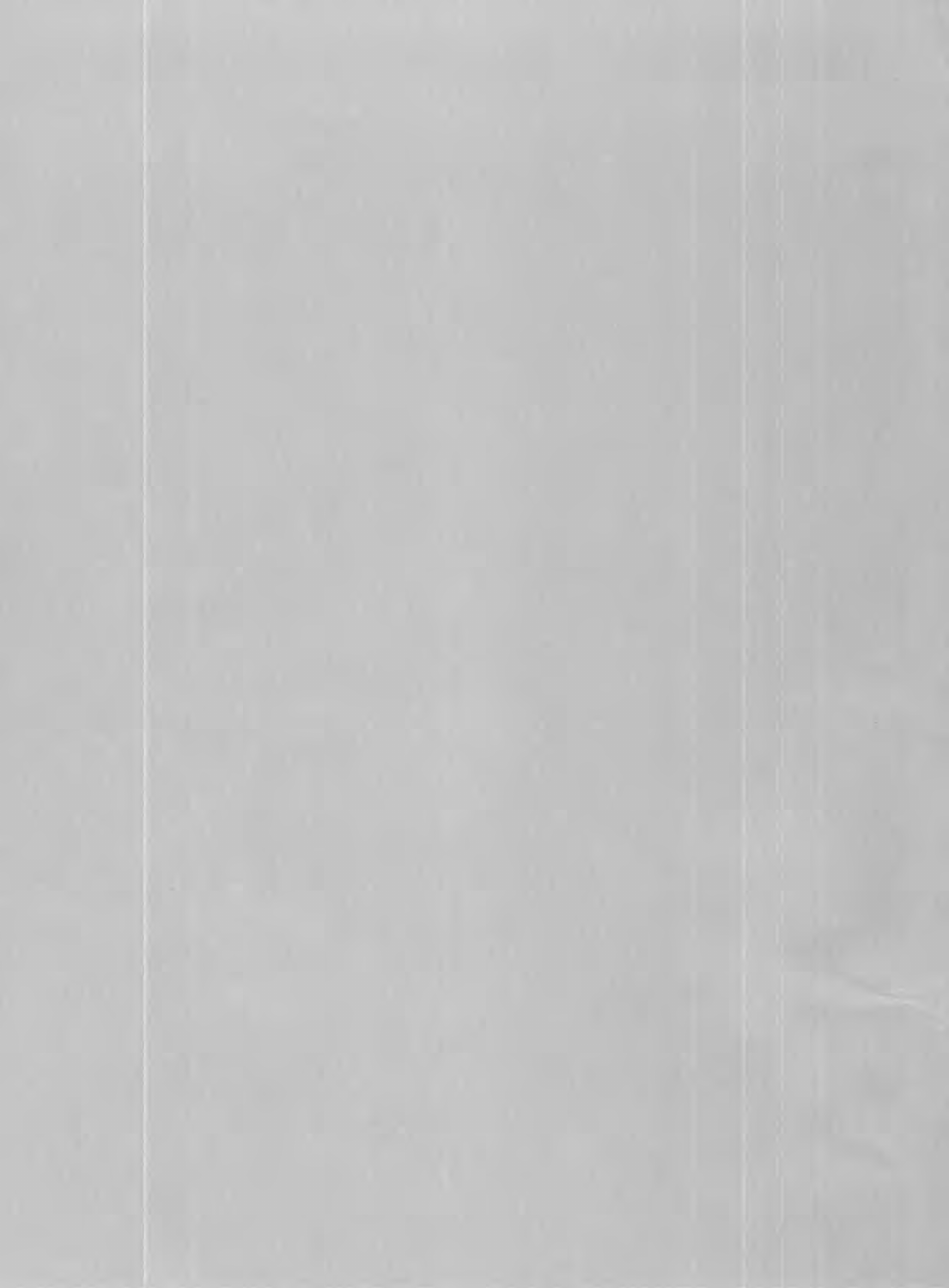## A Procedure for Evaluating Environmental Impact

**By Luna B. Leopold, Frank E. Clarke/ Bruce B. Hanshaw, and James R. Balsley**

**GEOLOGICAL SURVEY CIRCULAR 645**

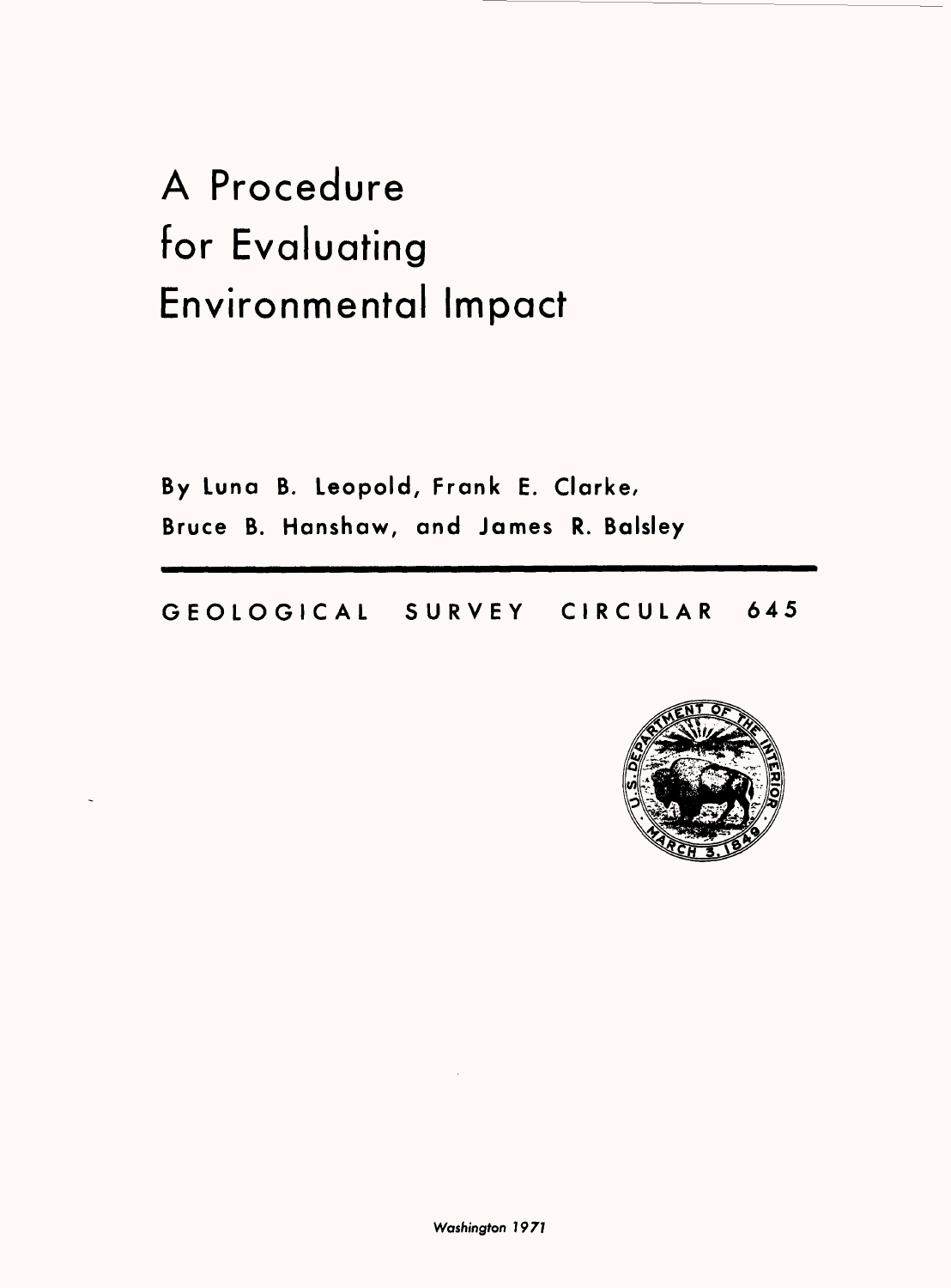United States Department of the Interior **ROGERS C. B. MORION, Secretory**



Geological Survey W. A. Radlinski, Acting Director



Free on *application* to the U.S. Geological Survey, Washington, D.C. 20242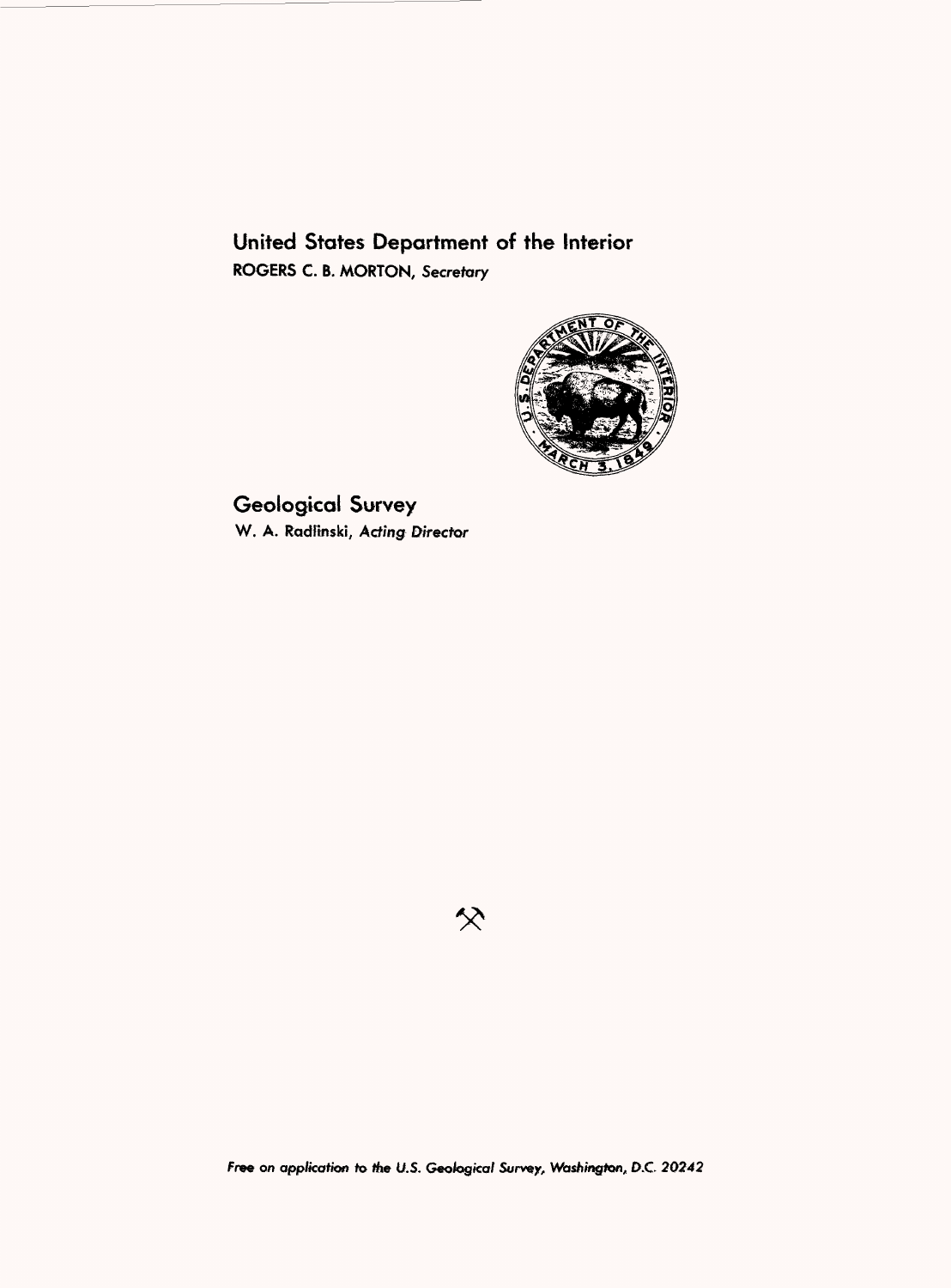#### FOREWORD

Man cannot survive on this planet without utilizing its natural resources prudently. Every human action affects the world around us in some degree and the full effect is difficult to assess because of complex relations among living and nonliving things. Under the circumstances one can neither expect to restore the entire past nor preserve the entire present for future generations. However all can and should strive for proper balance between resource development and maintenance of pleasant surroundings.

The Environmental Quality Act of 1969 and the reports on environmental assessment that it requires are aimed at insuring such a balanced approach. To be effective we must provide a system for relating large numbers of actions and environmental factors and for placing value judgments on impacts which are difficult to quantify.

At my request the Geological Survey has developed an information matrix system that is described and modeled in this Circular. It is published with the thought that it will serve as a useful guide for environmental impact reporting and as a systematic reference. Those who share with us the desire to retain or improve the quality of our environment will recognize that this report is a sincere but still preliminary effort to fill an interim need. We hope that suggestions from others will improve this framework.

Rogers CB Morton

ROGERS C. B. MOETON *Secretary of the Interior*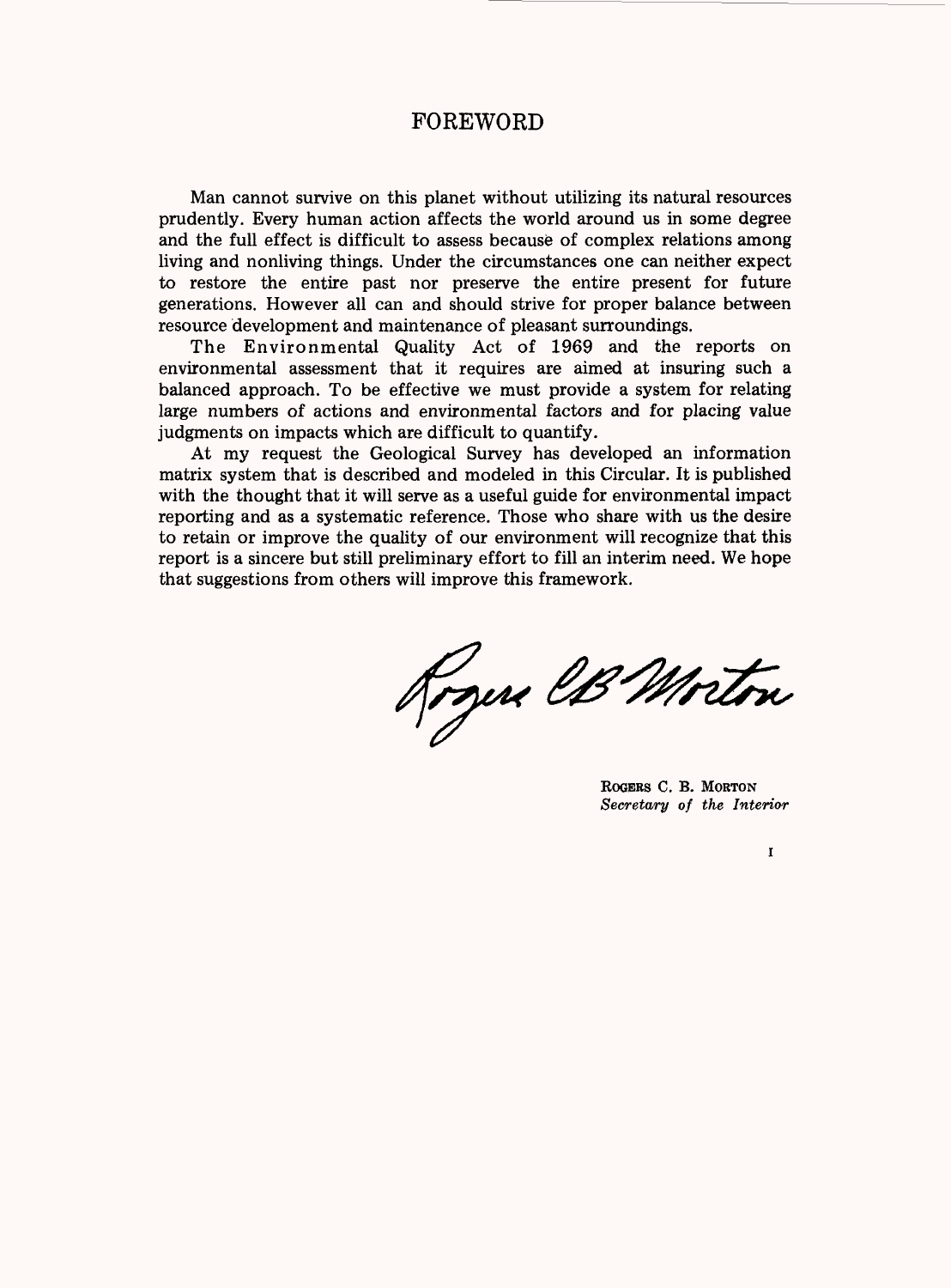$\mathcal{L}^{\text{max}}_{\text{max}}$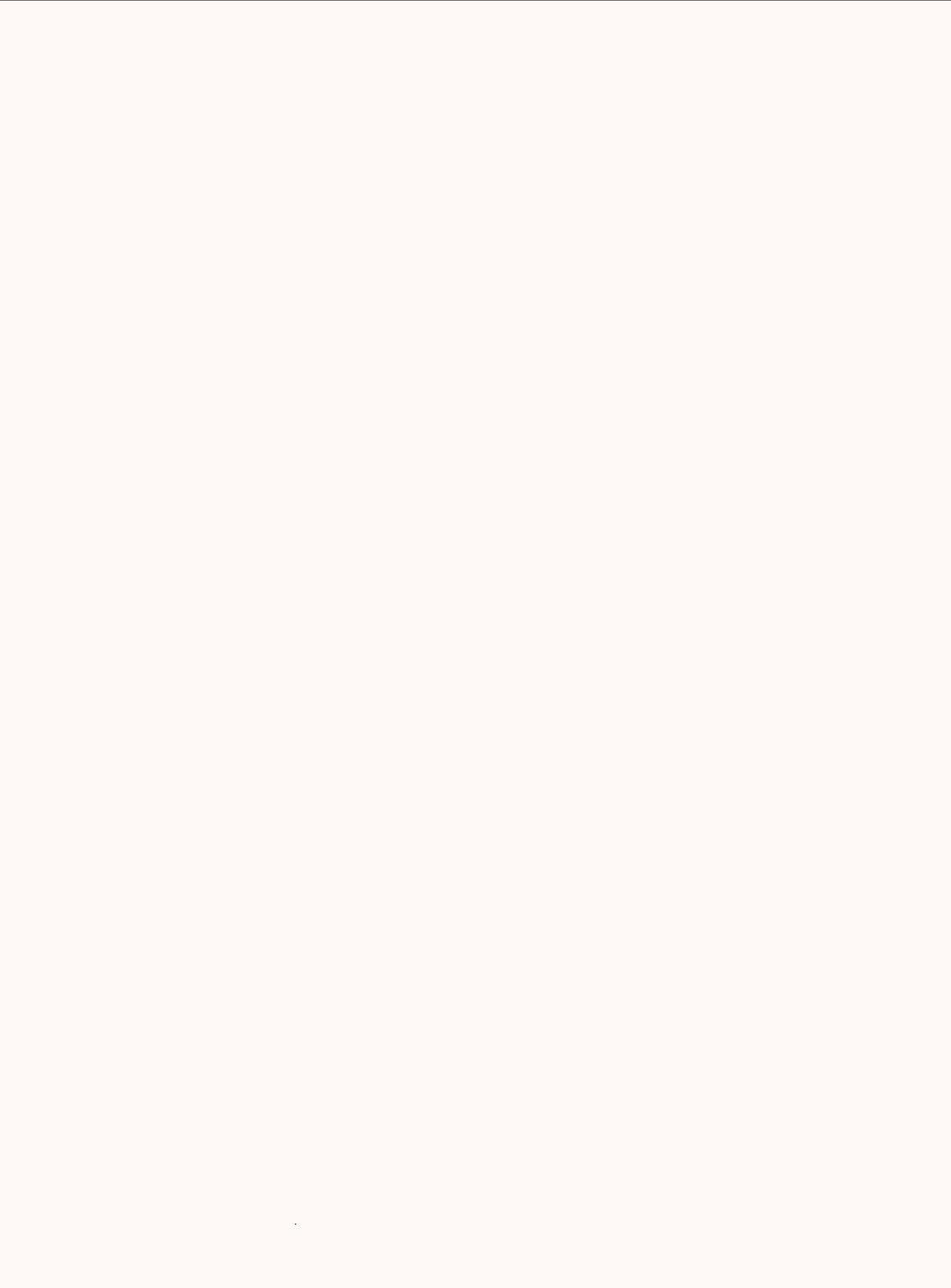### **A Procedure for Evaluating Environmental Impact**

**By Luna B. Leopold, Frank E. Clarke, Bruce B. Hanshaw, and James R. Balsky**

#### **PREAMBLE**

In a recent article in "Science" discussing the Environmental Policy Act of 1969, Gillette (1971) states "The law's instructions for preparing an impact report apparently are not specific enough to insure that an agency will fully, or even usefully, examine the environmental effects of the projects it plans." This report contains a procedure that may assist in developing uniform environmental impact statements. The Department of the Interior and the Council on Environmental Quality will appreciate comments on the procedure here proposed.

The heart of the system is a matrix which is general enough to be used as a reference checklist or a reminder of the full range of actions and impacts on the environment that may relate to proposed actions. The marked matrix also serves as an abstract of the text of the environmental assessment to enable the many reviewers of impact reports to determine quickly what are considered to be the significant impacts and their relative importance as evaluated by the originator of the impact report.

Many exhaustive studies of the use of matrices for environmental studies are now being undertaken. (See Sorensen, 1971.) This comparatively simple system is intended as a guide for the many people who are faced with the evaluation and preparation of environmental impact reports before the results of these studies have been completed. It should be borne in mind that there is presently no uniformity in approach or agreement upon objectives in an impact analysis and this generalized matrix is a step in that direction.

The procedure does not limit the development of detail in any specific aspect of the environment; a separate expanded matrix for any environmental aspect can easily be developed within the framework provided.

#### **INTRODUCTION**

In any proposal for construction or development, it is the usual practice, both from the standpoint of engineering and economics, to prepare an analysis of the need for the development and the relationship between its monetary costs and monetary benefits. More re-

cently, society has recognized that in addition to these customary economic analyses and discussions of need, there should be a detailed assessment of the effect of a proposed development on the environment and thus its ecological, separate from its monetary, benefits and costs; put together, these assessments comprise an Environmental Impact Statement. The preparation of a Statement should be done by a team of physical and social scientists and engineers ; likewise, reviews of statements will generally require an interdisciplinary team effort.

The Environmental Policy Act of 1969 directs all agencies of the Federal Government to "identify" and develop methods and procedures which will insure that presently unquantified environmental amenities and values are given appropriate consideration in decisionmaking along with economic and technical considerations". The Council on Environmental Quality, in furtherance of Section 102 of the Act, has set forth guidelines for the preparation of the required environmental statements. It is recommended in these guidelines that the second item to be included in the statement is "the probable impact of the proposed action on the environment".

This circular suggests an approach to accomplish that specific requirement by providing a system for the analysis and numerical weighting of probable impacts. This type of analysis does not produce an overall quantitative rating but portrays many value judgments. It can also serve as a guide in preparing the statement called for under Section 102(2) (c) of the Act. A primary purpose is to insure that the impact of alternative actions is evaluated and considered in project planning.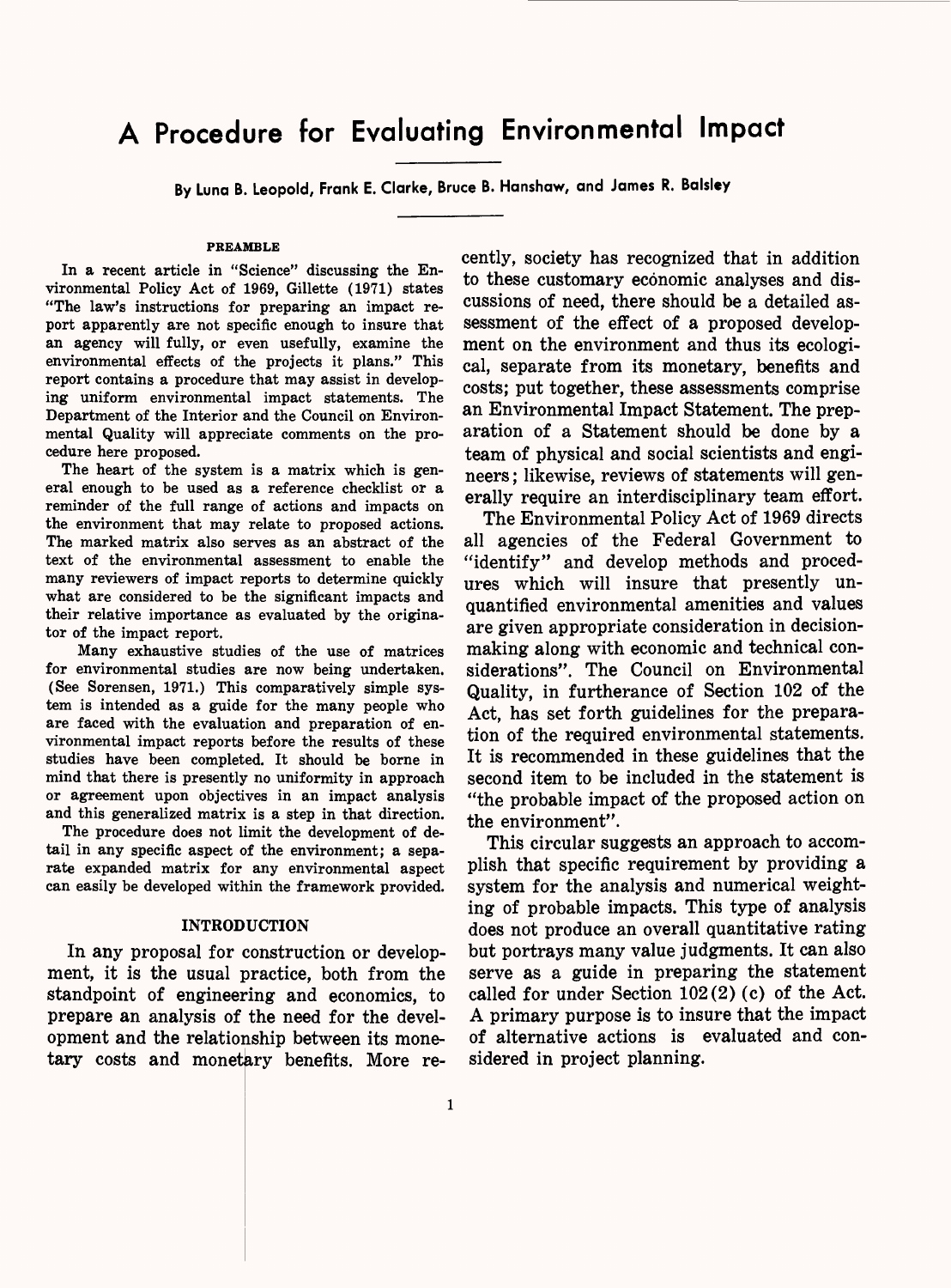#### **DEVELOPMENT OF AN ACTION PROGRAM; GENERALIZED PROCEDURE**

Evaluating the environmental impact of an action program or proposal is a late step in a series of events which can be outlined in the following manner. Figure 1 is a flow chart of the recommended sequence of events which result in an environmental impact statement. The sequence is discussed briefly below and that portion which deals with impact assessment is expanded in more detail later in the text:

A. A statement of the major objective sought by the proposed project.

B. The technologic possibilities of achieving the objective are analyzed.

C. One or more actions are proposed for achieving the stated objective. The alternative plans which were considered as practicable ways of reaching the objective are spelled out in the proposal.

D. A report which details the characteristics and conditions of the existing environment prior to the proposed action is prepared. In some cases, this report may be incorporated as part of the engineering proposal.

E. The principal engineering proposals are finalized as a report or series of separate reports, one for each plan. The plans ordinarily have analyses of monetary benefits and costs.

F. The proposed plan of action, usually the engineering report, together with the report characterizing the present environment, sets the stage for evaluating the environmental impact of the proposal. If alternative ways of reaching the objective are proposed in C and if alternative engineering plans are detailed in the engineering report, separate environmental impact analyses must deal with each alternative. If only one proposal is made in the engineering report, it is still necessary to evaluate environmental impacts.

The environmental impact analyses require the definition of two aspects of each action which may have an impact on the environment. The first is the definition of the *magnitude* of the impact upon specific sectors of the environment. The term *magnitude* is used in the sense

of degree, extensiveness, or scale. For example, highway development will alter or affect the existing drainage pattern and may thus have a large *magnitude* of impact on the drainage. The second is a weighting of the degree of *importance* (i.e. significance) of the particular action on the environmental factor in the specific instance under analysis. Thus the overall *importance* of impact of a highway on a particular drainage pattern may be small because the highway is very short or because it will not interfere significantly with the drainage. Depending upon the thoroughness and scope of the report inventorying existing environmental conditions, the analysis of *magnitude* of impact, though in some details subjective, can nevertheless be factual and unbiased. It should not include weights which express preference or bias.

The *importance* of each specific environmental impact must include consideration of the consequences of changing the particular condition on other factors in the environment. Again, the adequacy of the report under D would affect the objectivity in the assignment of the values for specific environmental conditions. Unlike *magnitude* of impact, which can be more readily evaluated on the basis of facts, evaluation of the *importance* of impact generally will be based on the value judgment of the evaluator. The numerical values of *magnitude* and *importance* of impact reflect the best estimates of pertinence of each action.

G. The text of the environmental impact report should be an assessment of the impacts of the separate actions which comprise the project upon various factors of the environment and thus provide justification for the determinations presented in F. Each plan of action should be analyzed independently.

H. The Environmental Impact Statement should conclude with a summation and recommendations. This section should discuss the relative merits of the various proposed actions and alternative engineering plans and explain the rationale behind the final choice of action and the plan for achieving the stated objective.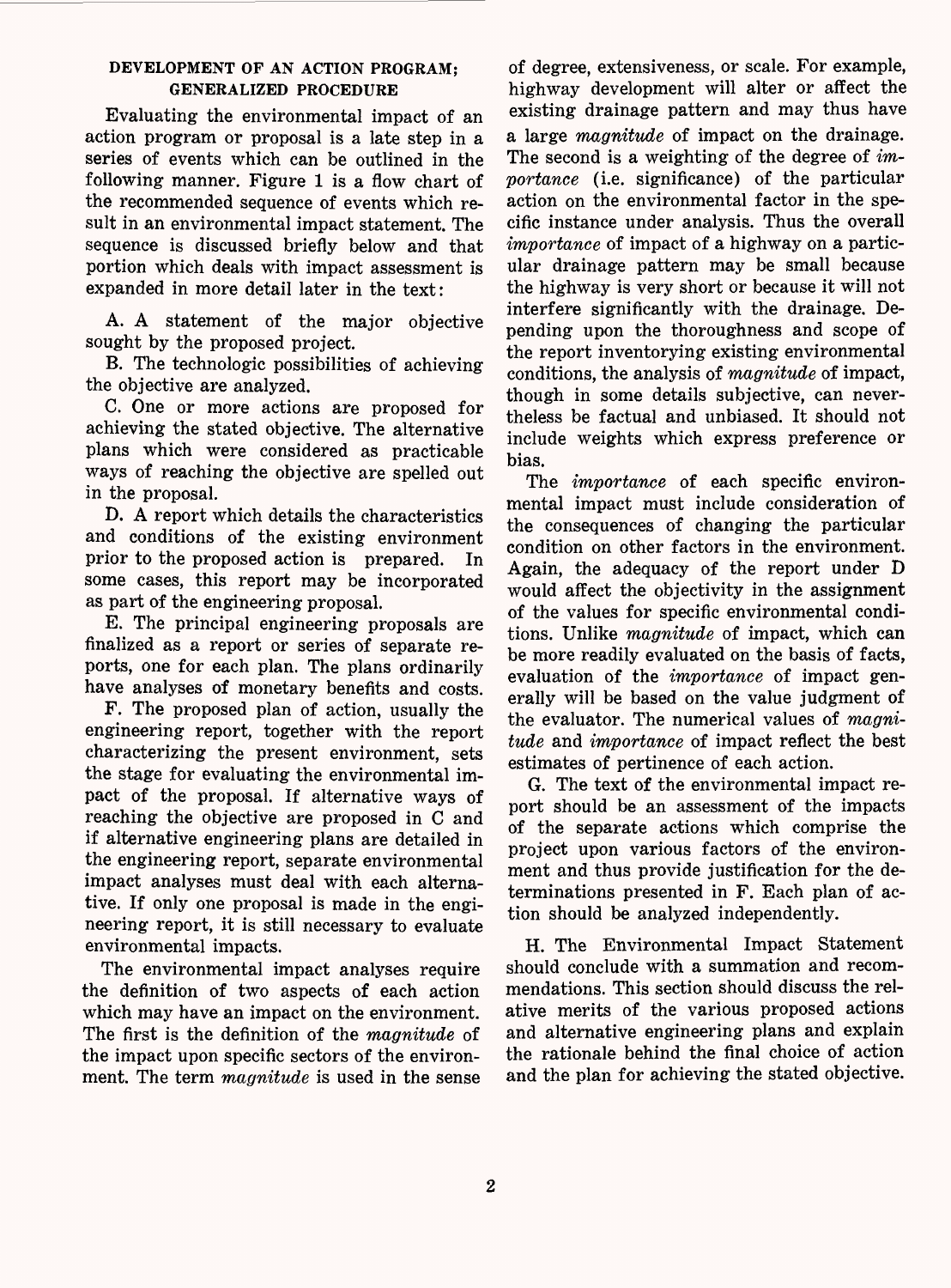

FIGURE 1.—Flow chart for development of action programs.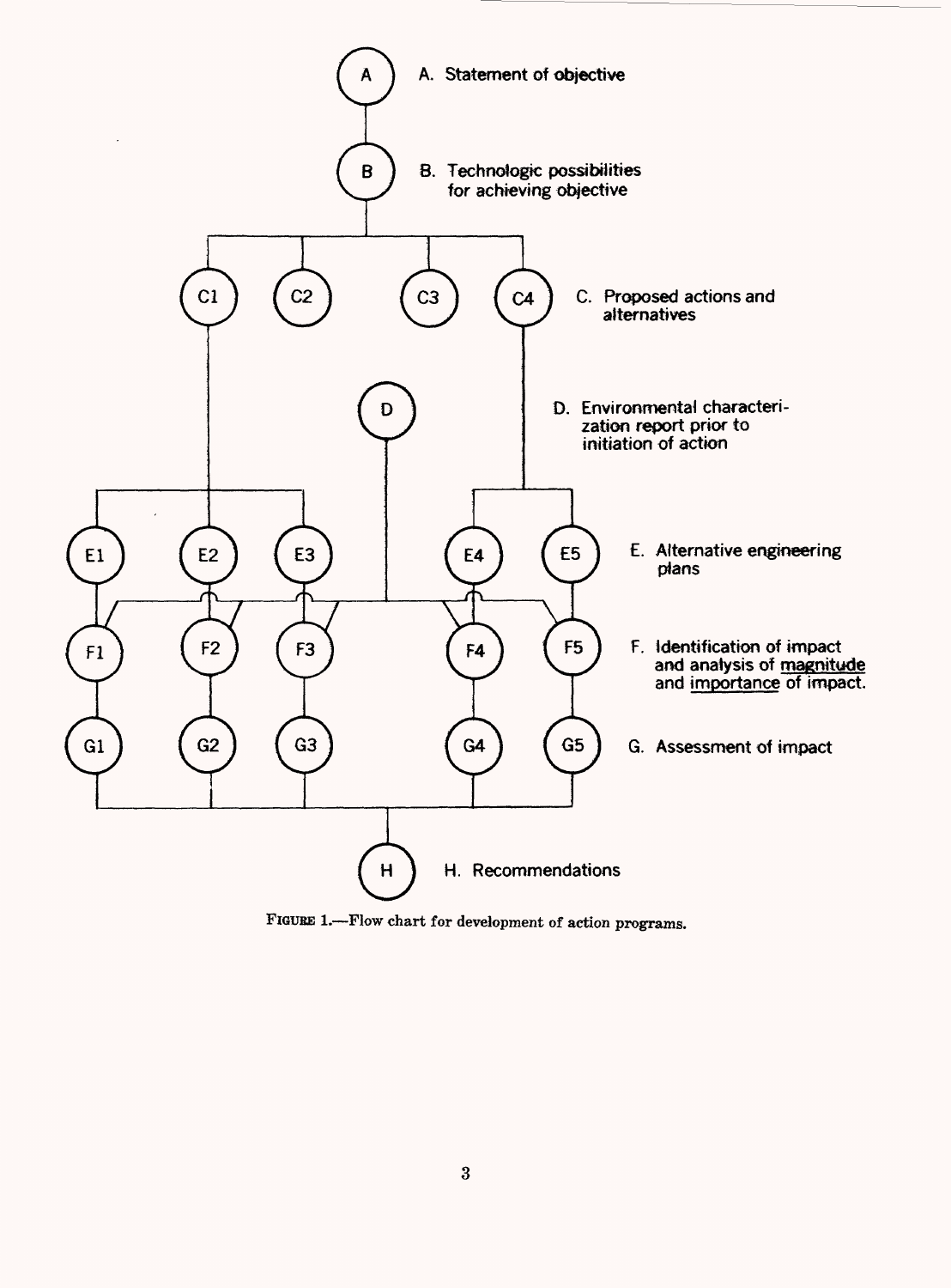#### **THE ENVIRONMENTAL IMPACT STATEMENT**

A complete environmental impact statement consists of four basic items:

1. A complete analysis of the need for the proposed action. This would include parts A, B, and C of the Generalized Procedures;

2. An informative description of the environment to be involved, including a careful consideration of the boundaries of a project. For example, every drainage crossed by a highway can be affected at that point of crossing but may also be affected downstream as well owing to erosion. Therefore, these effects beyond the right-of-way should be described in part D of the Generalized Procedures;

3. A discussion of the pertinent details of the proposed action—part E of the Generalized Procedures;

4. An assessment of the probable impacts of the variety of specific aspects of the proposed action upon the variety of existing environmental elements and factors—parts F and G of the Generalized Procedures—and a summary or recommendation—part H—which would include the rationale supporting the selected plan of action.

The analysis of need, item (1) above, should be a justification which considers the full range of values to be derived, not simply the usual cost-benefit analysis. It should include a discussion of the overall objectives and of possible alternatives to meet them.

The characterization of the existing environment, item (2) above, should be a detailed description of the existing environmental elements and factors, with special emphasis on those rare or unique aspects, both good and bad, that might not be common to other similar areas. It should provide sufficient information to permit an objective evaluation of the environmental factors which could be affected by proposed actions. The description should include all the factors which together make up the ecosystem of the area. The vertical margin of the enclosed matrix can be used as a checklist in preparing this section.

The details of proposed action, item (3) above, should include discussion of possible alternative engineering methods or approaches to accomplish the proposed development (item 1). This should be done in sufficient detail so that all actions that-may have impact upon the environment (item 2) can be checked. The horizontal margin of the matrix can be used as a checklist in preparing this section.

The environmental impact assessment, item (4) above, should consist of three basic elements:

a. A listing of the effects on the environment which would be caused by the proposed development, and an estimate of the *magnitude* of each.

b. An evaluation of the *importance* of each of these, effects.

c. The combining of *magnitude* and *importance*  estimates in terms of a summary evaluation.

In preparing this circular, it is not the intent to deal at length with item's (1) through (3), and it is assumed that generalized procedures for their preparation are commonly followed since these items have been incorporated in many engineering feasibility studies and benefit-cost analyses of past projects. Rather, the primary intent is to focus on the new requirement and, therefore to address primarily the preparation of item (4)—the environmental impact assessment.

#### **ENVIRONMENTAL IMPACT** ASSESSMENT

#### **MATRIX**

The analysis embodied in a, b, and c above is made with a matrix (Plate 1) including on one axis the actions which cause environmental impact and on the other existing environmental conditions that might be affected. This provides a format for comprehensive review to remind the investigators of the variety of interactions that might be involved. It helps the planners to identify alternatives which might lessen impact. The number of actions listed horizontally in this sample matrix is 100 and the vertical list of environmental characteristics contains 88, which give a total of 8,800 possible interactions. Within such a matrix, only a few of the interactions would be likely to involve impacts of such *magnitude* and *importance* that they deserve comprehensive treatment. Although the items listed represent most of the basic actions and environmental factors likely to be involved in the full range of developments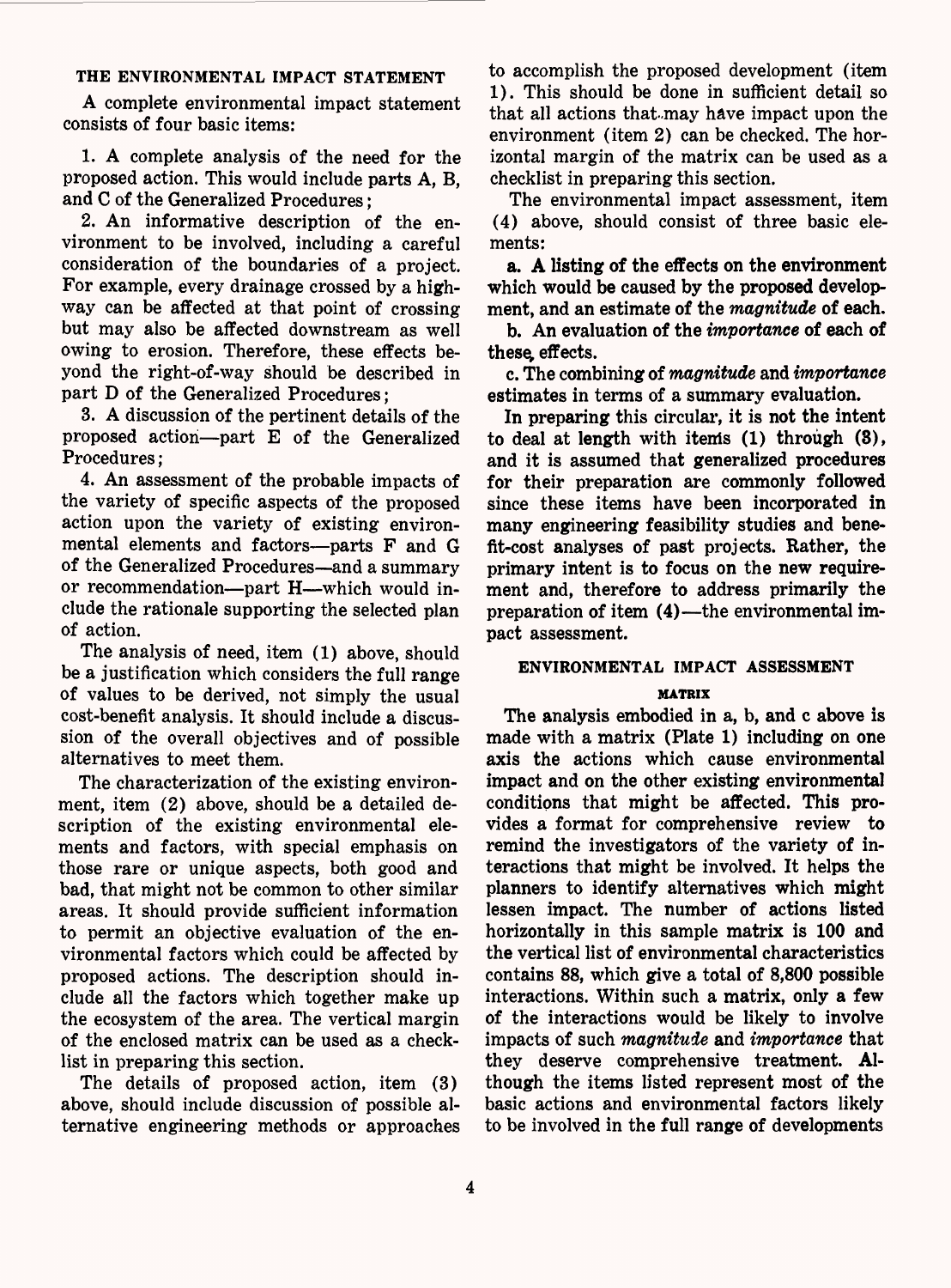which require impact reporting, not all would apply to every project proposal. Even this large matrix may not contain all elements necessary to make a full analysis of every project proposal encountered. However, the coding and format are designed for easy expansion to include additional items. Preliminary trials suggest that the number of applicable interactions for a typical project analysis usually will be between 25 and 50.

The most efficient way to use the matrix is to check each action (top horizontal list) which is likely to be involved significantly in the proposed project. Generally, only about a dozen actions will be important. Each of the actions thus checked is evaluated in terms of *magnitude*  of effect on environmental characteristics on the vertical axis, and a slash is placed diagonally from upper right to lower left across each block which represents significant interaction. In marking the matrix, it is important to remember that actions may have major shortterm impact (for a year or so) which are ameliorated in a few years and thus of minor or negligible importance in a long time frame. Conversely, other actions with lesser initial impact may produce more significant and persistent secondary effects and, therefore, have major impact in a long time frame. In the text, which discusses the matrix, one should indicate whether he is assessing short-term or long-term impact. As an example, oil drilling rigs are commonly considered noisy and nonaesthetic but they are on location for short periods of time—generally one to six months per site, whereas untreated spoil banks may silt and acidify streams for many years after completion of a project.

In marking the boxes, unnecessary replication can be avoided by concentrating on first-order effects of specific actions. For example, "mineral processing" would not be marked as affecting "aquatic life", even if the waste products are toxic in aquatic environments. The aquatic impact would be covered under "emplacement of tailing", "spills and leaks", or other processing operations which may lead to degradation of aquatic habitat.

After all the boxes which represent possible impact have been marked with a diagonal line,

the most important ones are evaluated individually. Within each box representing a significant interaction between an action and an environmental factor, place a number from 1 to 10 in the upper left-hand corner to indicate the relative *magnitude* of impact; 10 represents the greatest magnitude and 1, the least. In the lower right-hand corner of the box, place a number from 1 to 10 to indicate the relative *importance* of the impact; again 10 is the greatest.

As an example, assume that a particular engineering proposal recommends construction of highways and bridges. The proposed action is item II.B.d. on the matrix. "Highways and bridges" might have environmental impacts through effect on "erosion" and related "deposition and sedimentation", among other things. "Erosion" and "deposition-sedimentation" occur under the main heading "Physical and Chemical Characteristics of the Environment" on the left side (ordinate) of the matrix and in the horizontal rows I.A.4.b. and I.A.4.C., respectively.

In this example, it might be that bridges will cause an important amount of bank erosion, because geologic materials in the area are poorly consolidated. This may lead the investigator to mark the *magnitude* of impact of highways and bridges on erosion 6 or more. If, however, the streams involved already have high sediment loads and appear to be capable of carrying such loads without objectionable secondary effects, the effective *importance* of bridges through increased erosion and sedimentation might be considered relatively small and marked 1 or 2 in the lower righthand corner of the block. This would mean that while *magnitude* of impact is relatively high, the *importance* of impact is not great.

In the assessment of accidents (II, J) such as "spills and leaks", it would be desirable to have some guide which would be helpful in determining the probability and effect of accidents. In this matter, the inclusion of controls which would reduce the probability of an accident would lower the matrix entry to *magnitude,* but it would have no influence on the evaluation of *importance* of impact.

The next step is to evaluate the numbers which have been placed in the slashed boxes.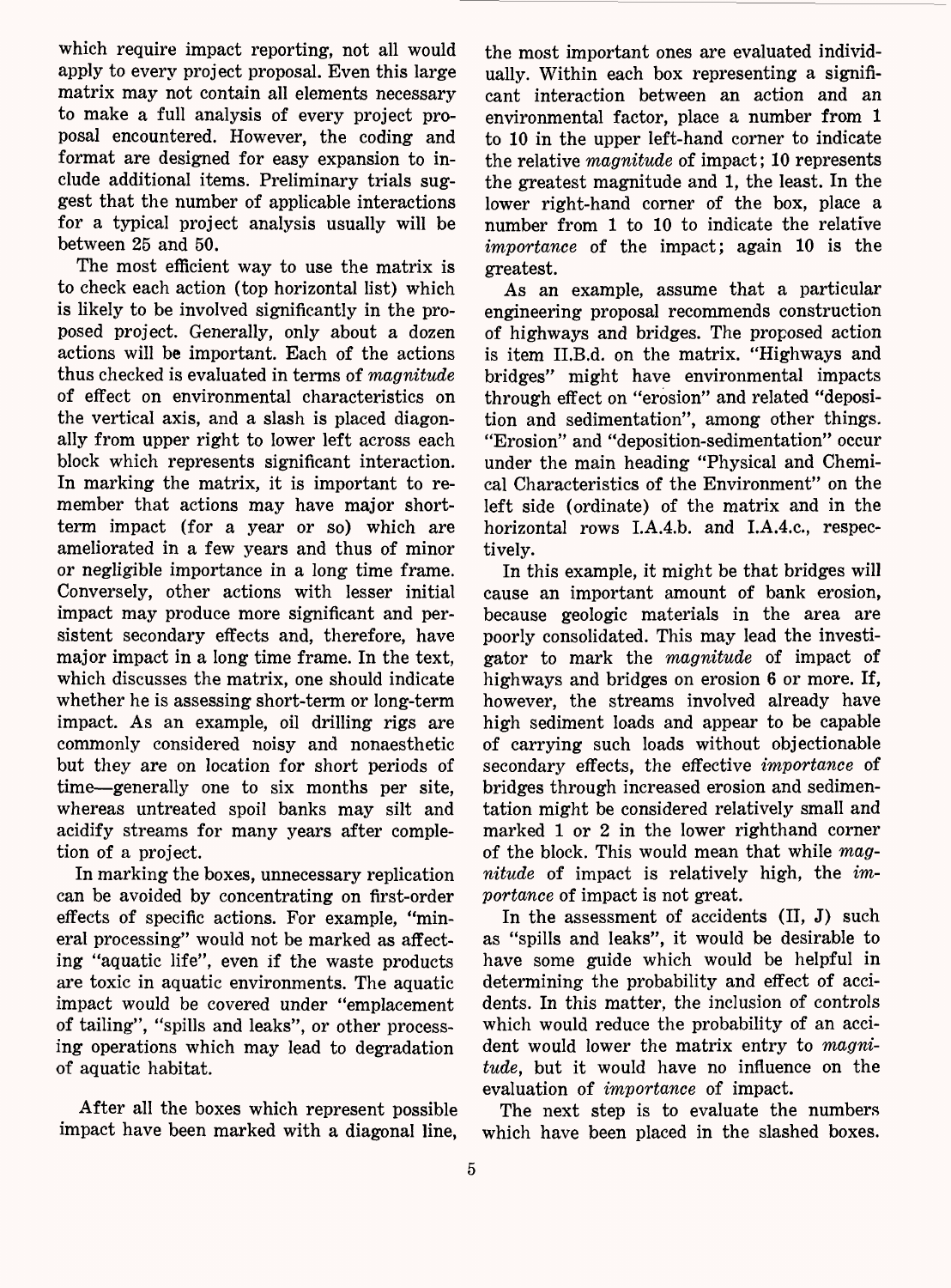At this point, it is convenient to construct a simplified or reduced matrix which consists of only those actions and environmental characteristics which have been identified as interacting. Special note may be taken of boxes with exceptionally high individual numbers, as by circling the box. Although not used in this circular, we have found it convenient, when comparing alternatives in an action program, to identify the beneficial impacts with +, because alternate action plans may have different degrees of both beneficial and possibly detrimental impacts. However, in most cases the preparer will consider all impacts to be potentially deleterious because all the  $+$  factors would have been covered in the engineering report. Other investigators may wish to devise their own numerical rating methods; hence, the marginal boxes of Plate I are simply titled "computations".

It must be emphasized that no two boxes on any one matrix are precisely equatable. Rather, the significance of high or low numbers for any one box only indicates the degree of impact one type of action may have on one part of the environment. If alternative actions are under consideration, and a separate matrix is prepared for each action, identical boxes in the two matrices will provide a numerical comparison of the environmental impact for the alternatives considered.

Assignment of numerical weights to the *magnitude* and *importance* of impacts should be, to the extent possible, based on factual data rather than preference. Thus, the use of a rating scheme such as the one suggested here discourages purely subjective opinion and requires the author of an environmental impact statement to attempt to quantify his judgment of probable impacts. The overall rating allows the reviewer to follow the originator's line of reasoning and will aid in identifying points of agreement and disagreement. The matrix, is in fact, the abstract for the text of the environmental assessment.

#### **TEXT**

The text of an environmental impact assessment should be a discussion of individual boxes marked with the larger numerical values for *magnitude* and *importance.* Additionally, those columns which cause a large number of actions to be marked, regardless of their numerical values, should be discussed in detail. Likewise, those elements of the environment (rows) which have relatively large numbers of boxes marked should be addressed. The discussion of these items should cover the following points as put forth in the Council on Environmental Quality's guidelines published in the Federal Register (1971):

(i) a description of the proposed action including information and technical data adequate to permit careful assessment of impact. (This has been covered as items C and E in fig. 1.)

(ii) the probable impact of the proposed action on the environment

(iii) any probable adverse environmental effects which cannot be avoided

(iv) alternatives to the proposed action

(v) the relationship between local short-term uses of man's environment and the maintenance and enhancement of long-term productivity

(vi) any irreversible and irretrievable commitments of resources which would be involved in the proposed action should it be implemented, and

(vii) where appropriate, a discussion of problems and objections raised by other Federal, State, and local agencies and by private organizations and individuals in the review process and the disposition of the issues involved. This section may be added at the end of the review process in the final text of the environmental statement.

All of these points itemized above can be covered as part of a discussion of the matrix.

The text that accompanies the completed matrix should be primarily a discussion of the reasoning behind the assignment of numerical values for the *magnitude* of impact effects and their relative *importance.* The text should include a discussion of those actions which have significant impact and should not be diluted by discussions of obviously trivial side issues.

To be fully understandable, the discussion of the *magnitude* and *importance* of applicable impacts and responses will require some discussion in the text of the principal characteristics, physical and ecological, of the environ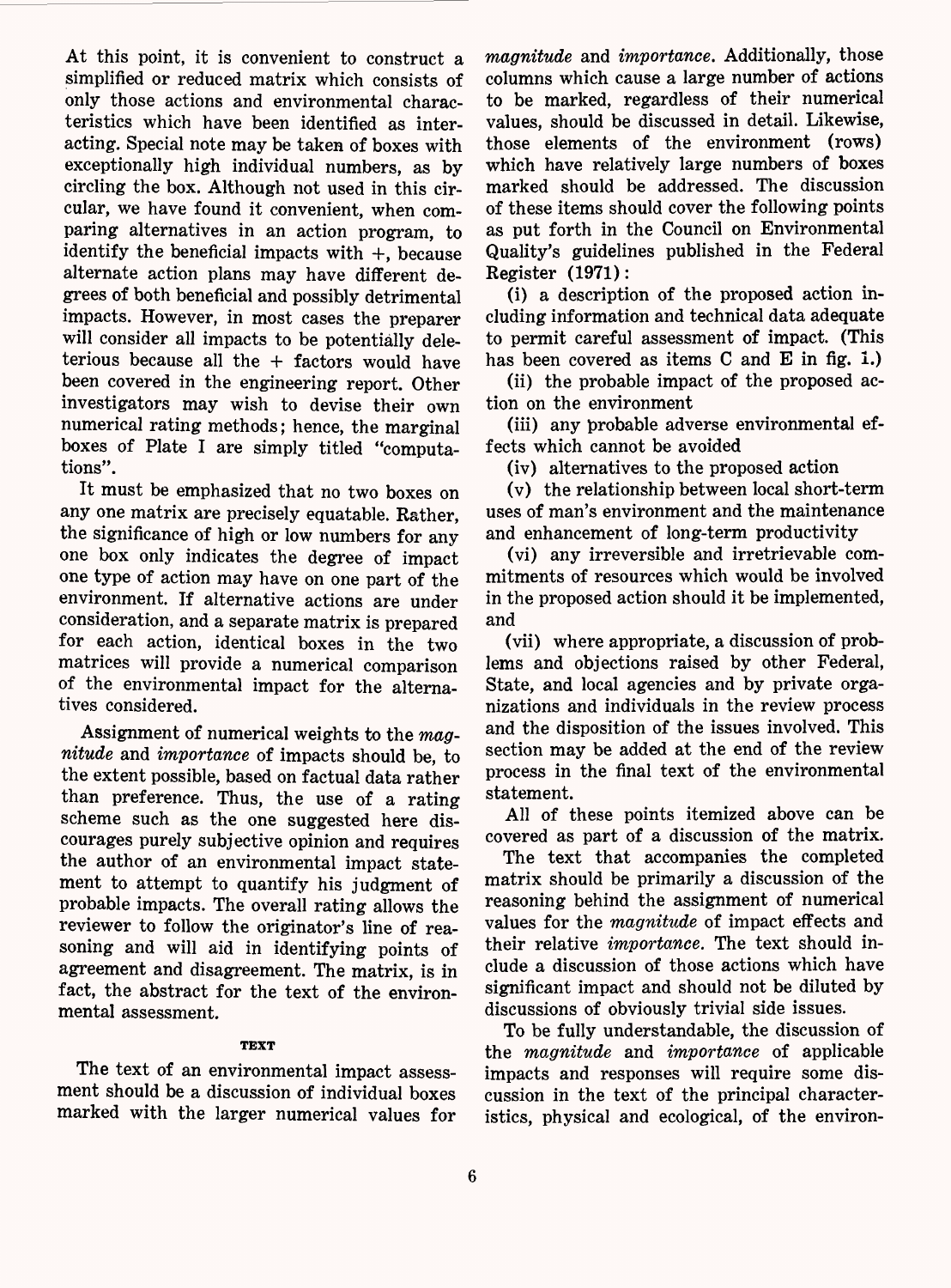ment itself and some of the important characteristics of the proposed action which govern its environmental impact. The environmental impact assessment thus relies on and refers to the data incorporated in items 1, 2, and  $3(p. 4)$ the full description of the geography, physical setting, vegetation, climate, and other facts about the environment and the physical and engineering aspects of the proposed development. This explanation is inserted here to caution that the environmental impact assessment need not be burdened nor should it be padded with descriptions of the project and the environment per se. It should include only such details as are needed for evaluating the environmental impact. The completed environmental impact assessment, together with items  $(1)$ ,  $(2)$ , and  $(3)$ , comprises the finished Environmental Impact Statement; all four items are required for review purposes.

In order to test the usefulness of the matrix approach, a matrix for an actual proposed mineral extraction and processing operation has been prepared and included as an appendix. This example is solely a model used for demonstration purposes and is not intended to be an impact assessment of the example project. A brief synopsis of the justification, regional setting, and general plan of operation extracted from a report which covers items  $(1)$ ,  $(2)$ , and  $(3)$  of an environmental impact statement is included. In addition, for each of the boxes with entries, there is a brief discussion of the impact rating including the reasoning behind the assignment of values.

#### **CONCLUDING STATEMENT**

Obviously, the wide variety of projects and actions have such differing impact on environmental factors that no scheme of impact assessment will be universally applicable. However, greatest need is not for a single and universally applicable assessment method, but rather for a simple way of summarizing which impacts are considered of greatest moment by the people making the assessment. Different assessors will seldom come to identical conclusions, but it would be useful to know the basis for the difference.

The advantage of a matrix is in its use as a checklist or reminder of the full range of actions and impacts. The proposed manner of using the matrix is aimed at separating as far as possible factual information on *magnitude*  of each type impact from the more subjective evaluation of the *importance* of the impact, the latter involving preference or bias to some degree. This separation of fact from preference is highly desirable.

Finally, the matrix and suggested method of use is presented as a draft, subject to improvement, expansion, and change. Because it is impractical to circulate unpublished manuscripts widely, this manuscript is being submitted for review by potential users as a U.S. Geological Survey circular, a series used for tentative, incomplete, or preliminary statements.

The authors acknowledge with thanks the cooperation of Robert H. Twiss for sharing his experience in matrix construction and for his thoughtful review of this manuscript. The help furnished through discussion, manuscript revision, and suggestions by Elmer Baltz and George Davis is also gratefully acknowledged.

#### APPENDIX: IMPACT ASSESSMENT OF A **PHOSPHATE MINING LEASE BY MATRIX ANALYSIS**

A phosphate deposit estimated to include 80 million tons of crude ore of an average content of 8.7 percent  $P_2O_5$  is located in Los Padres National Forest, Ventura County, California. The ore consists of sand-size pellets of phosphorite occurring in a sequence of sandstones and siltstones of late Miocene age. The beds crop out on hillslopes along a strike length of about 5 miles. The beds dip approximately 30° north. The mineable beds are 90 feet thick with an overburden varying from 0 to 200 feet.

Application for a prospecting permit was made in February 1964, and a permit was granted in November 1964. A 3-year extension of the permit was approved in October 1966. The company made an application for a Preference Right Phosphate Lease in April 1969. The background material needed for the present analysis is contained in the company's report. Parts of the report are abstracted below for purposes of this circular.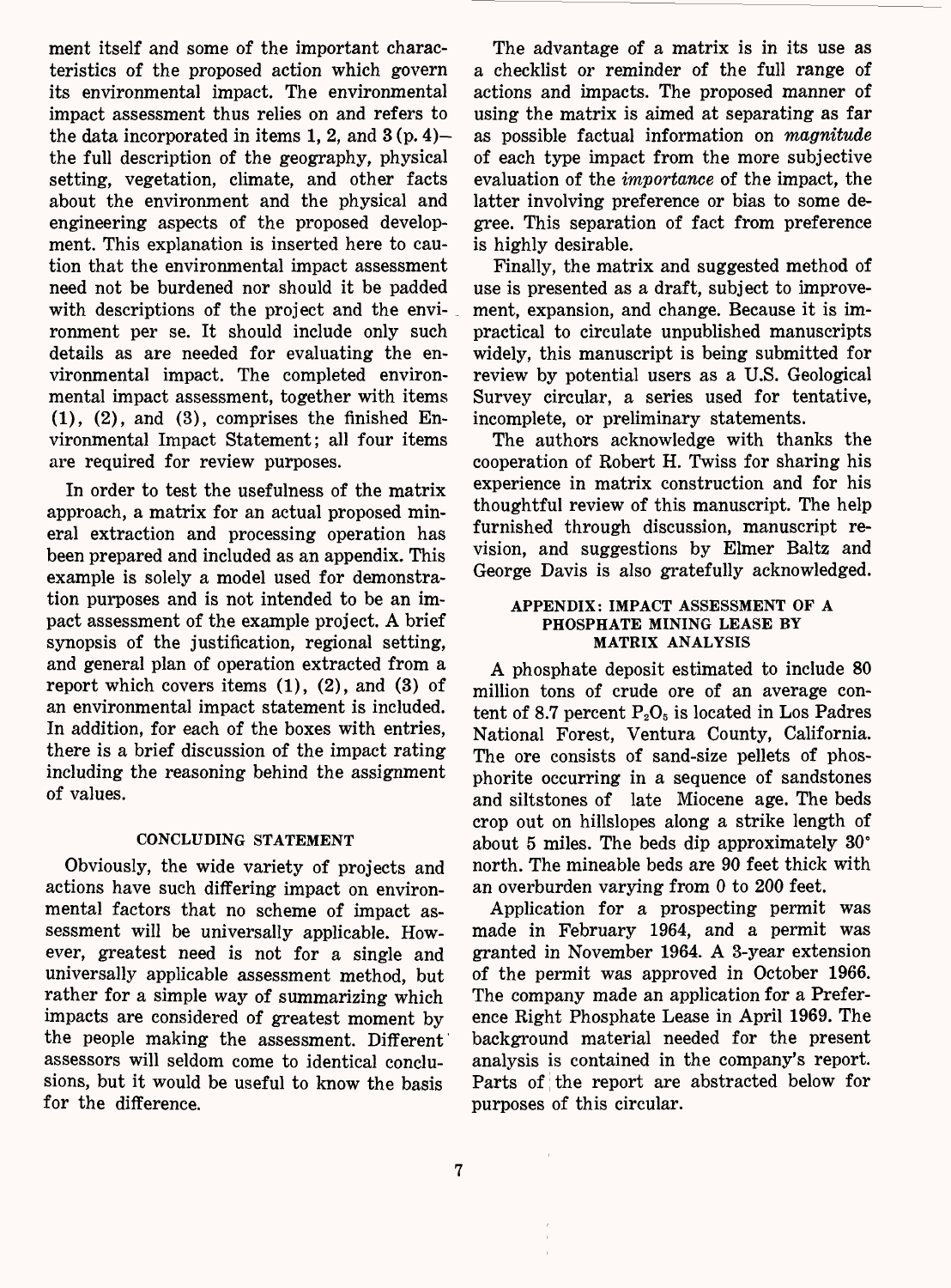*The regional environment.—*The deposit occurs in a semiarid region receiving 23 inches of annual percipitation, most of which occurs in the period November through April. The principal drainage system in the area is Sespe Creek; its headwaters are about 5 miles west of the Lease Application. In its upper reaches, Sespe is an ephemeral stream. The proposed mining operation would be 2 miles north of the Sespe. Vegetation ranges from sparse to medium heavy, is of a chaparral type including oak, manzanita, and mountain mahogany, and with a low density ground cover of grass.

Access to the area is by means of California State Highway 33, a black-topped paved road which runs from Ventura to Bakersfield. The prospect is within one to two miles of this highway; present access is over a temporary unpaved road. To develop the property, about  $1\frac{1}{2}$ miles of permanent paved road would have to be built.

The region is sparsely settled. In a 5-mile radius of the proposed mine, there are six yearround residents plus 10 summer residences. The nearest towns are Meiners Oaks and Ojai, 25 miles to the south, and New Cuyama about 35 miles to the north.

*General mining plans.—*The ore crops out as a narrow band about 5 miles long. Test core drilling indicated that the rock is too unstable to support underground workings and the company proposes to develop the mine by open-pit methods. The strike is approximately perpendicular to the local stream channels which drain toward Sespe Creek. The small canyons cut across the ore zone every 2,000 to 3,000 feet along the strike. In order to prevent damage to the watershed, the company envisions a mining operation which would not dam or interrupt these channels. Therefore, over the life of the mining operation a series of open pits would be dug parallel to the strike and terminated short of the tributary valleys which cross the ore body. The dimensions of the proposed open pits will be determined by the interval between adjacent canyons. Pit width would be a function of the amount of overburden which could be removed economically. In the downdip direction, mining would extend only so far as economics of overburden removal would allow.

The planned open pit geometry is V-shaped. One limb would follow the foot wall of the ore zone at approximately 30° from the horizontal. The high wall would be cut at 45° to the horizontal. Such a pit would be worked in a series of 20-foot high benches running parallel to the strike.

*Ore processing.—*An ore-processing plant would be constructed at the mine site to crush the ore. After crushing, the phosphate would be leached out with acid. The resultant pregnant liquor would be neutralized with quicklime to precipitate dicalcium phosphate in a granular form.

The tailings from the leach process is quartz sand which would be washed, dewatered, and stored in the open pit areas where mining had been completed.

The phosphate in the form either of granular solids or liquid would be transported to market via trucks. The major raw materials required to be brought in are quicklime and sulphur, the latter being converted to sulphuric acid at the mine site. Water required for the processing is small and is to be supplied by a 1,000-foot deep well already drilled.

*Watershed and environmental values.—*There are two principal environmental values which require consideration in this area as well as many subsidiary ones. A primary consideration is the effect on the California condor, a rare and endangered species present in the general region. The second major consideration is location of the mine lease close to the center of a large block of National Forest land. Pertinent to the latter is the fact that the total lease, 2,434 acres, is small by comparison with the total Forest. The site is 15 miles east-southeast along the mountain ridge from the edge of the San Rafael Wilderness so that no designated wilderness lands are involved. However, the need for recreational use of undeveloped public lands in California to relieve population pressure is relatively great and any commercial operation in an undeveloped area would have an effect on such use.

The Sespe Condor Sanctuary, located in the National Forest, lies 15 miles to the east of the mining area. From this sanctuary, the condors are said to range along the crestline to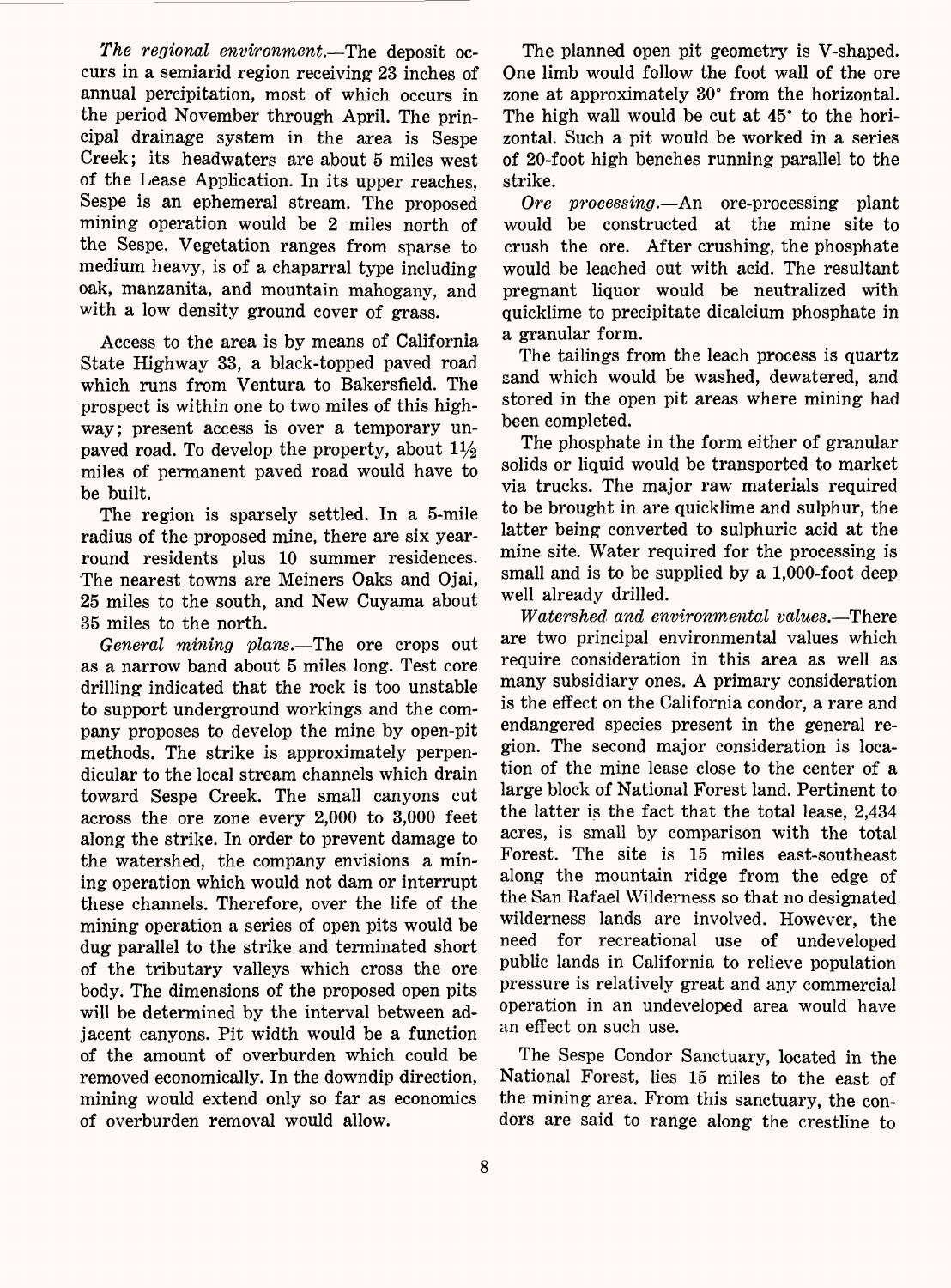the northwest, across the center of the whole National Forest area. The ordinary flight or soaring patterns for condors would pass through the general region of the proposed mine site. One condor nest, apparently now abandoned, has been noted a few miles west of the mining site. The other known condor nests all lie within the condor sanctuary.

Among the subsidiary environmental impacts which the mining operation might cause, a few are mentioned briefly below and are discussed in more detail in connection with the impact matrix.

The possibility of water pollution from the phosphate itself is minimized by the fact that the phosphate ore is quite insoluble as shown by water quality analyses on surface water in the area. The mining operation would not increase the soluble phosphate content of the water resource. The effectiveness of erosion control measure applied within the mining area will determine the quantity of particulate phosphate mineral and other sediments added to Sespe Creek. The liquid chemicals handled at the plant are to be confined within dikes. Except for possible leakage from these dikes, or in case of spills on the highway, water pollution from processing chemicals and products should not occur.

Increased soil erosion and related sediment load to stream channels will depend upon the manner in which the stream channels crossing the ore body are protected from the open-pit mining operation.

Some level of air pollution is possible from noxious gases emanating from the plant in the form of fluorine from the ore,  $SO<sub>2</sub>$  gas from the manufacture of sulphuric acid, and fuel combustion products. Blasting, drilling, and equipment noise will have some environmental impact. Mining equipment will be diesel-powered and controlled by conventional mufflers.

The power requirements of the plant are estimated at 5,000 KVA. The mine would require the construction of 14 miles of transmission lines which is to be erected on wooden poles on the right-of-way of State Highway 33. Natural gas would be taken from a pipeline already in the area which passes within 3 miles of the proposed plant site using either overhead or buried lines.

The impact on vegetation and wildlife is influenced by the fact that, over the life of the mine, only 400 acres will be subjected to actual mining. The mining operation would involve an annual excavation of 4 to 5 acres with reclamation following closely in the mined-out area. A total of about 40 acres thus would be disturbed at any given time.

The brief summary above shows the main aspects of the planned mining operation for which environmental impact is being evaluated. More details on these and other aspects of the area and the project plan are contained in the company's report.

Using material contained in the company's report, an information matrix analysis was completed in the manner described in the previous section of this circular. The outcome of the analysis is recapitulated in reduced form as figure 2. The explanations which follow indicate the reasoning followed in this example.

The mining plan calls for a small "alteration of drainage" so that effects on "erosion" and "sedimentation" should be minor as compared with the effect of "highways and bridges" and "emplacement of tailings." "Modification of habitat" and "alteration of ground cover" are not likely to be important impacts because the total mined area is relatively small. "Industrial buildings" and "construction of highways" are considered to be among the more important impacts. The "blasting and drilling" under "construction" (II. B. q.) will be short term and have limited impact, but "drilling and blasting" for "resource extraction" (II. C. a.) will continue sporadically over the life of the project and, therefore, is relatively important. "Surface excavation" and "mineral processing" appear to have relatively important impact potential. On detailed consideration, "product storage" and "erosion control" are viewed as less important than some of the construction and resource extraction items noted above. Changes in traffic owing to the increase in "trucking" rather than increase in "automobile traffic" is considered to be capable of producing important impact. The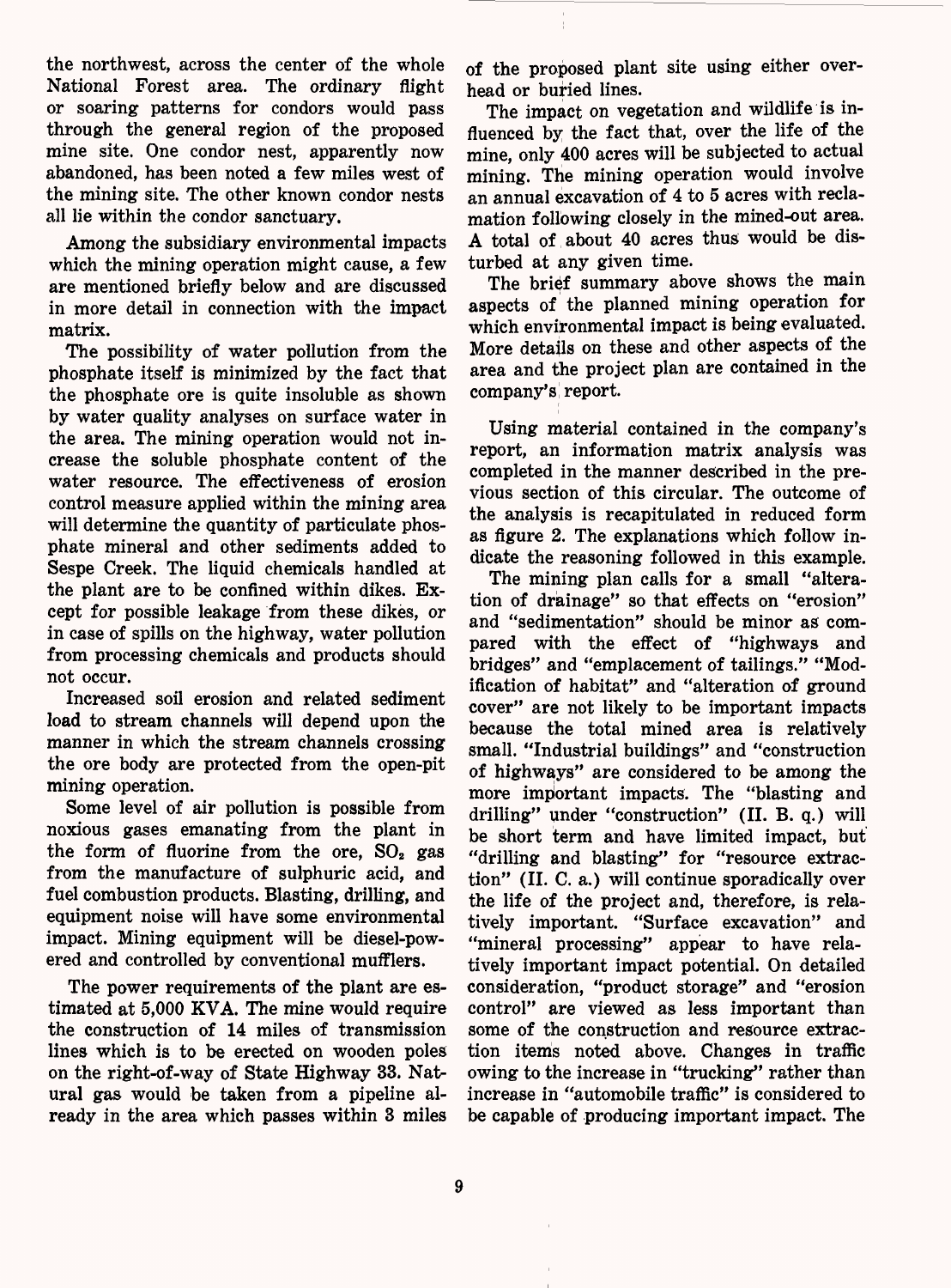

FIGURE 2.—The reduced matrix for a phosphate mining lease.

"emplacement of tailings" would occur through the life of the project and could have significant effects if poorly controlled. "Liquid effluent discharge" would be small during all phases of the project, and, therefore, would be relatively unimportant by comparison. "Spills and leaks" owing to accidents could be important within the mining operation area depending on the effectiveness of diking. Accidents would be especially significant on the highways over which new materials and finished products must be hauled.

With such consideration, the number of proposed actions considered important enough for

discussion was reduced to 9. Under each of these items in the vertical column existing characteristics and conditions of the environment were inspected individually. Where the interaction was deemed sufficiently important, the impact was numerically evaluated in terms of *magnitude* and *importance.* The resulting codification appears in the completed matrix (fig. 2). The types of impact are discussed below in order of the items listed on the lefthand side of figure 2.

*Water quality (L* A. *2. d.).—*Water quality could be affected by the "surface excavation," by "emplacement of tailings," and by the pos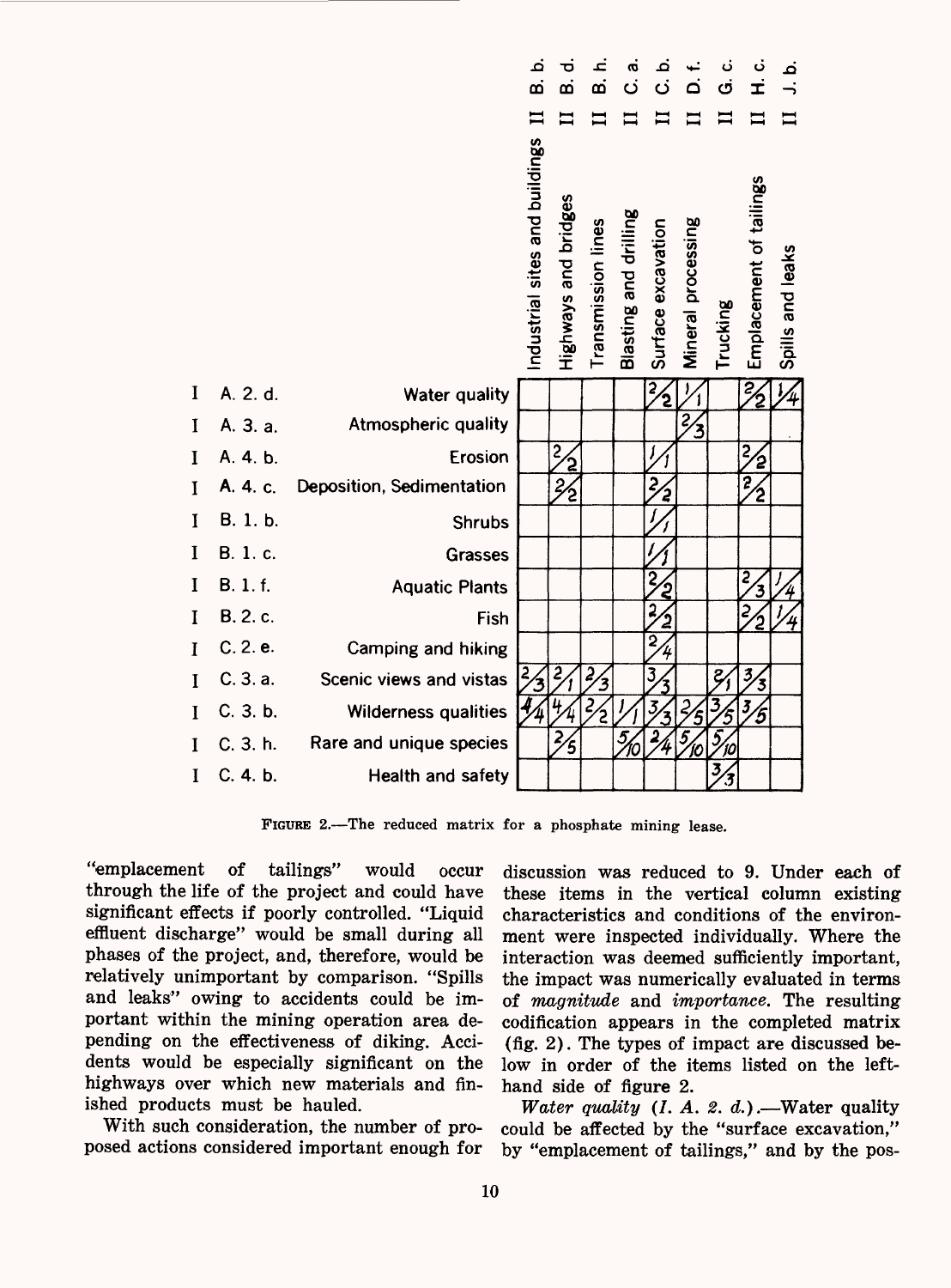sibility of "accidental spills and leaks." The planned "surface excavation" is off-channel and was, therefore, assigned *magnitude 2.* Because of the ephemeral nature of the streams, the *importance* of the excavation in affecting water quality was rated 2 also.

The same reasoning applies to the "emplacement of tailings" which are off-channel and not of a noxious character. "Spills and leaks" were considered sufficiently rare to be assigned *magnitude* 1, but *if* they occurred, they would be moderately *important* and, therefore, given a value of 4.

In actual practice, any of the identified impacts can be expanded to produce secondary matrices which can cover greater detail than is possible on plate I or figure 2 if the analysts or reviewer feels the need to do so. As an example, expanding the matrix items related to "water quality," the relative *magnitude* and *importance* of different specific actions may be more clearly shown than by merely using the main headings in the matrix. The example (fig. 3) indicates how expansion may show details pertinent to the individual situation. Additionally, water quality could also be expanded into subcategories such as pH, dissolved oxygen, turbidity, etc.

*Atmospheric quality (I. A. 3. a.).—*"Mineral processing" would be the principal source of degradation in atmospheric quality. Its *magnitude* was rated 2 owing to the small size of the plant and the absence of other industrial operations. Its *importance,* however, was rated 3 because of the sulphuric nature of the gases produced.

*Erosion (I. A. 4. b.) and deposition (I. A. 4.*  c.).—Some "erosion" and thus some channel "deposition" will be caused by the construction of "highways and bridges" and by the "emplacement of tailings." The sandy nature of the washes in the area and thus naturally high sediment loads give both "erosion" and "deposition" caused by the project a relatively low importance. The *magnitude* and *importance* of each were relatively low owing to the fact that the mining operation would involve the construction of less than 2 miles of new

roads and that protection against erosion is included in the design of the mining operation.

*Shrubs (I. B. 1. b.) and grasses (I. B. 1.*  c.).—The disturbance of native "shrubs" and "grasses" is important only on the area which is going to be physically disturbed by the mining. Because vegetation change would occur only on parts of the 2,434 acre lease over the life of the project and revegetation is part of the scheduled project, the *magnitude* and *importance* are both rated low.

*Aquatic plants (I. B. 1.* /.).—"Aquatic plants" do not occur in the ephemeral streams near the plant site but do occur in the portion of the main stream some miles down valley where Sespe Creek is perennial. Any effect on "aquatic plants" reaching that far downstream would come from "excavation" and from "emplacement of tailings." The distance to the perennial stream indicated low values for *magnitude,* but a moderate value for *importance* in the case of "spills."

*Fish (I. B. 2.* C.).—The same reasoning that governed the assessment of impact on "aquatic plants" applies also to "fish" which persists only some miles downstream where Sespe Greek is perennial and the probable impacts are rated low.

*Camping and Hiking (I. C. 2. e.).—*The only alteration involving "camping and hiking" is caused by "surface excavation." Owing to the small area to be affected, its *magnitude* is rated 2, but its *importance* was considered moderate and rated 4 because any environmental change that interrupts recreational use of public land in a highly populated State is relatively important.

*Scenic Views and Vistas (II. C. 3. a.).—*This is one of the characteristics that is most seriously impacted by the proposed development. "Scenic views" are impaired in quality owing to "industrial buildings," "highways and bridges," "transmission lines," "surface excavation," "trucking," and "emplacement of tailings." All these have a low to moderate value of *magnitude* and generally a somewhat higher figure for *importance.* Compared with any of the previous items, the actions impacting "scenic views and vistas" are more numerous.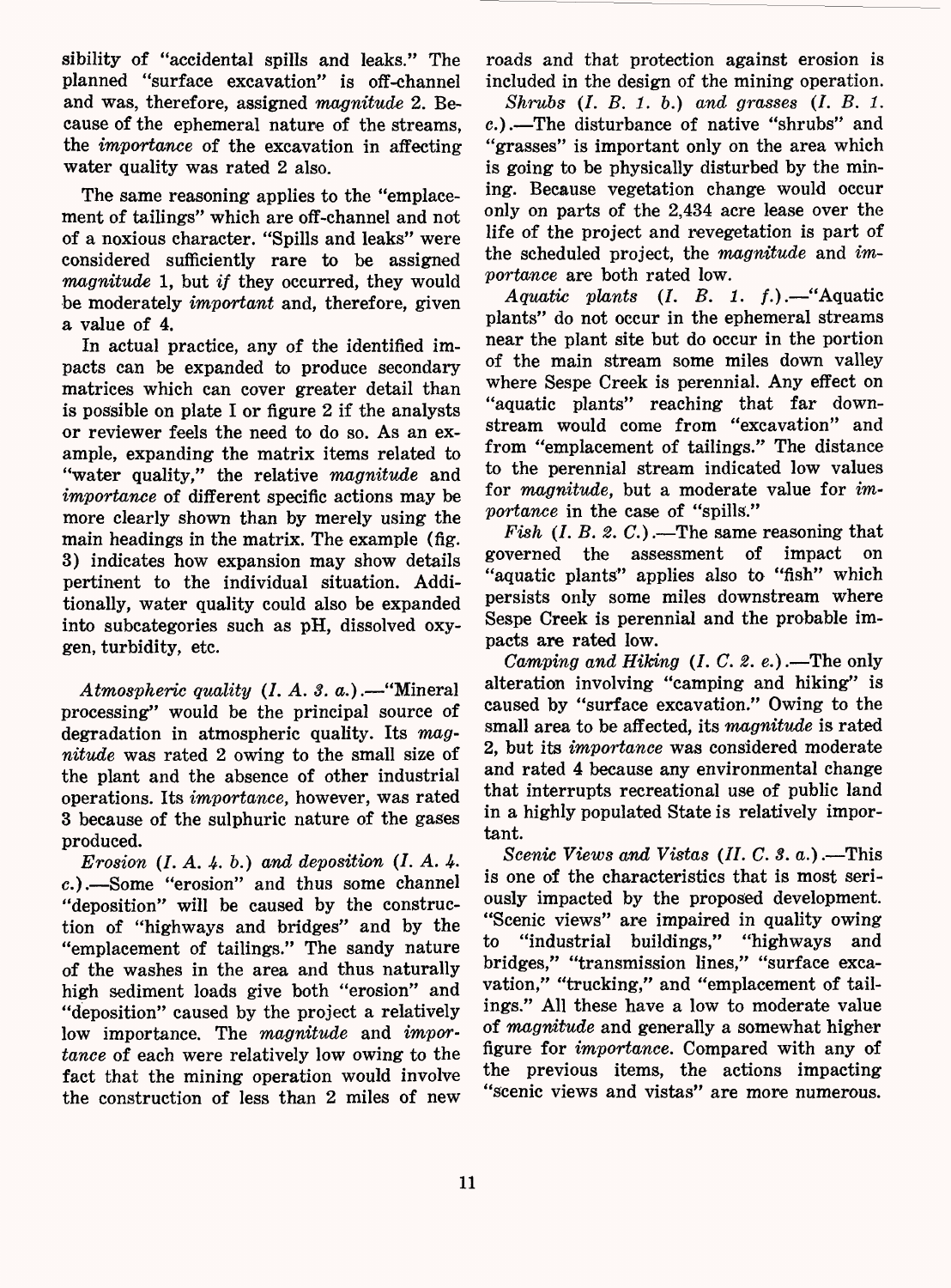|               | Industrial<br>sites and<br>buildings |        |         |                       | High-<br>ways<br>and<br>bridges <sup>!</sup> |                              | Trans-<br>mission<br>lines       |                       | <b>Surface</b><br>excav-<br>ation |                          |                                 | Mineral<br>proc-<br>essing |                                  | Trucking                       | Emplace-<br>ment<br>of<br>tailings |              | <b>Spills</b><br>and<br>leaks      |                         |                              |                       |                             |
|---------------|--------------------------------------|--------|---------|-----------------------|----------------------------------------------|------------------------------|----------------------------------|-----------------------|-----------------------------------|--------------------------|---------------------------------|----------------------------|----------------------------------|--------------------------------|------------------------------------|--------------|------------------------------------|-------------------------|------------------------------|-----------------------|-----------------------------|
|               | water<br>Waste                       | Sewage | Washing | paving<br>Runoff from | construction<br>during<br>Runoff             | road<br>Runoff from finished | zone<br>cleared<br>Sediment from | Construction sediment | Sediment from fill                | Effects of ore exposures | seepage<br>deep<br>৳<br>Effects | acid use<br>Sulfuric       | of yard runoff<br><b>Acidity</b> | compounds<br>sulfur<br>Spilled | Erosion of fill                    | Deep seepage | seepage<br>$\mathbf{r}$<br>Acidity | spills<br>Highway truck | pond leak<br><b>Tailings</b> | Tailings dams washout | acid<br>spills of<br>Plant: |
| Water quality |                                      |        |         |                       |                                              |                              |                                  |                       |                                   |                          |                                 |                            |                                  |                                |                                    |              |                                    |                         |                              |                       |                             |

FIGURE 3.-Expanded matrix showing actions which would impact water quality.

Wilderness qualities  $(I. C. 3. b.)$ . The item "wilderness and open space" (I. B. 1. a.) as a land use is not important in this area because it is not designated wilderness; accordingly, it was not rated. What is important is the aesthetic and human interest item—"wilderness qualities." Thus, a distinction is made between wilderness as a "land use." not important in this area, and the "quality" of wild land which is considered highly important in the area. "Wilderness qualities" would be impacted under the proposed project primarily by "industrial buildings," "highways and bridges," "surface excavation," "trucking," and "emplacement of tailings." The impact of each on "wilderness qualities" is rated moderate with respect to both magnitude and imporance. The result of this is that the degradation of "wilderness qualities" may be considered a potentially important impact caused by the proposed development.

Rare and unique species  $(I, C, 3, h.)$ . --Possibly the most important environmental impact of the proposed development is its potential effect on the condor. A distinction is made between the biological conditions of fauna, "endangered species" (I. B. 2. g.), and the item

under "aesthetics and human interest," "rare and unique species." The condor could be covered under either of these two, but should not be under both. As a matter of choice then, the condor problem is specified under the item of "aesthetics and human interest."

Consideration was given to the fact that the main nesting area for the condors is some miles to the southeast and that a Naval training camp involving much heavy equipment is already operating near that nesting area. It is believed that the effect of the proposed development on condors would come about primarily from the "blasting" and from the increase in "truck traffic." For both of these actions, the *magnitude* is considered moderate and rated 5, but the *importance* of the survival of condors was considered to be great and thus any impact is of high importance. Those two items were, therefore, given an *importance* score of 10. Also the sulphur fumes from "mineral processing" might be an important deterrent to the use of this part of the range by condors. The effect on the birds is unknown, but it is conceivable that air pollution would keep them from landing to catch prey wherever the smell and smoke occurred. The magnitude of impact of this ac